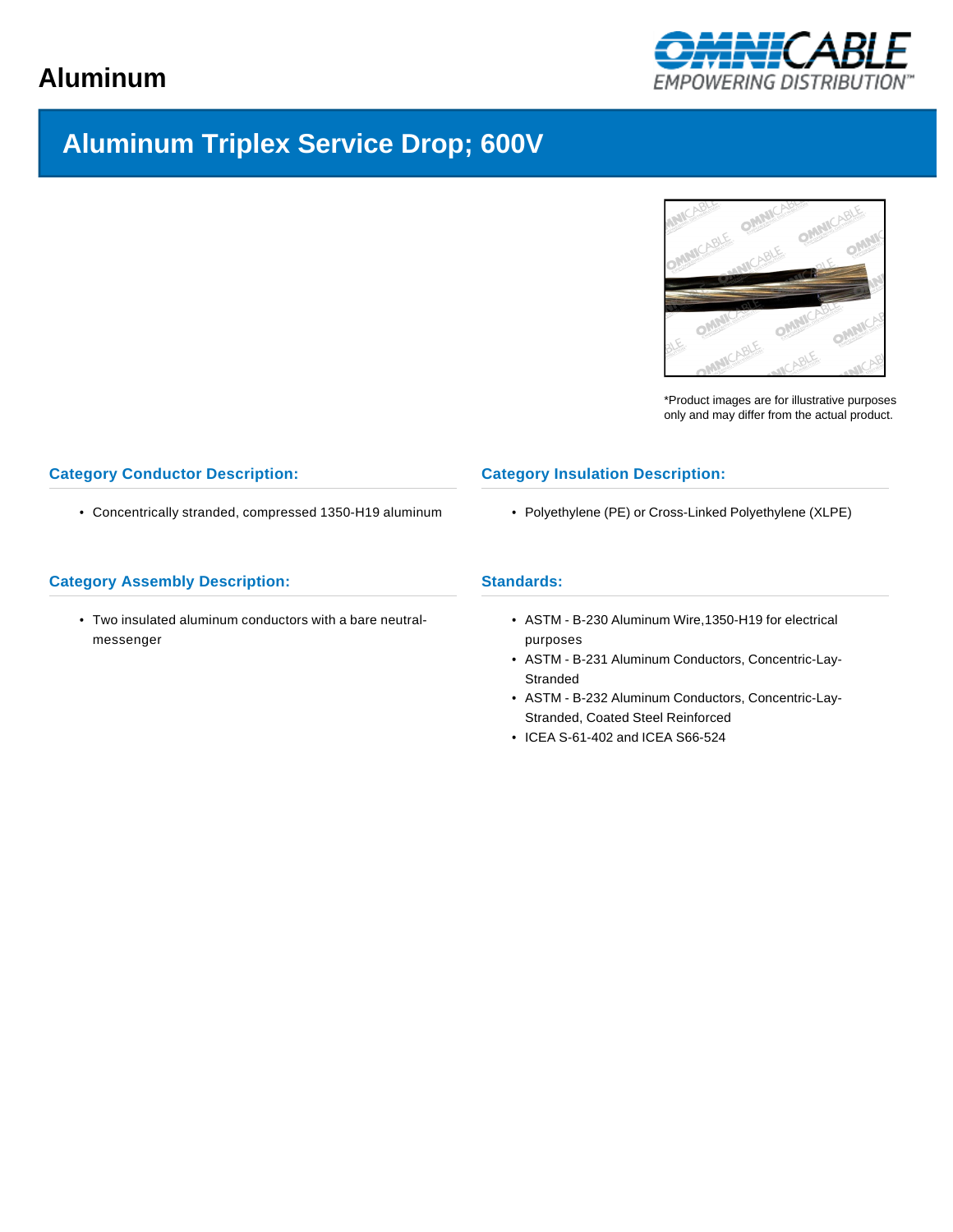| <b>Part Number Table</b> |                                                |                                                      |                                                                  |                                |                                                         |              |                |  |  |  |  |  |
|--------------------------|------------------------------------------------|------------------------------------------------------|------------------------------------------------------------------|--------------------------------|---------------------------------------------------------|--------------|----------------|--|--|--|--|--|
| Part#                    | <b>Phase</b><br><b>Conductor</b><br><b>AWG</b> | <b>Phase</b><br><b>Conductor</b><br><b>Stranding</b> | <b>Phase</b><br><b>Conductor</b><br>Insul. Thick.<br><b>Mils</b> | <b>Messenger</b>               | <b>Bare Neutral</b><br>Rated<br><b>Strength</b><br>Lbs. | Lbs./M (XLP) | Lbs./M<br>(PE) |  |  |  |  |  |
| Patella                  | 6                                              | $\overline{7}$                                       | 45                                                               | <b>AAC Neutral</b>             | 563                                                     | 109.1        | 101.6          |  |  |  |  |  |
| Paludina                 | 6                                              | $\mathbf{1}$                                         | 45                                                               | <b>ACSR Neutral</b>            | 1190                                                    | 114          | 1103           |  |  |  |  |  |
| Haiotis                  | 6                                              | $\mathbf{1}$                                         | 45                                                               | <b>AAC Neutral</b>             | 563                                                     | 102.5        | 98.8           |  |  |  |  |  |
| Fuscus                   | 4                                              | $\mathbf{1}$                                         | 45                                                               | <b>AAC Neutral</b>             | 881                                                     | 151.9        | 147.6          |  |  |  |  |  |
| Scallop                  | 4                                              | $\mathbf 1$                                          | 45                                                               | <b>ACSR Reduced</b><br>Neutral | 1190                                                    | 148.8        | 144.5          |  |  |  |  |  |
| Oyster                   | 4                                              | $\overline{7}$                                       | 45                                                               | <b>AAC Neutral</b>             | 881                                                     | 161.8        | 151.7          |  |  |  |  |  |
| Whelk                    | 4                                              | 1                                                    | 45                                                               | <b>ACSR Neutral</b>            | 1860                                                    | 170          | 165.8          |  |  |  |  |  |
| Strombus                 | 4                                              | $\overline{7}$                                       | 45                                                               | <b>ACSR Reduced</b><br>Neutral | 1190                                                    | 158.7        | 148.6          |  |  |  |  |  |
| Clam                     | $\overline{2}$                                 | $\overline{7}$                                       | 45                                                               | <b>AAC Neutral</b>             | 1350                                                    | 2432         | 229.2          |  |  |  |  |  |
| Cockle                   | 2                                              | $\overline{7}$                                       | 45                                                               | <b>ACSR Reduced</b><br>Neutral | 1860                                                    | 238.3        | 224.2          |  |  |  |  |  |
| Cenia                    | 1/0                                            | 19                                                   | 60                                                               | <b>ACSR Neutral</b>            | 4380                                                    | 432          | 415.5          |  |  |  |  |  |
| Janthina                 | 1/0                                            | $\overline{7}$                                       | 60                                                               | <b>ACSR Reduced</b><br>Neutral | 2850                                                    | 378.3        | 361.6          |  |  |  |  |  |
| Ranelle                  | 1/0                                            | 19                                                   | 60                                                               | <b>ACSR Reduced</b><br>Neutral | 2850                                                    | 378.3        | 361.6          |  |  |  |  |  |
| Purpura                  | 1/0                                            | 19                                                   | 60                                                               | <b>AAC Neutral</b>             | 1990                                                    | 386.4        | 369.4          |  |  |  |  |  |
| Aega                     | 1/0                                            | 19                                                   | 60                                                               | <b>ACSR Reduced</b><br>Neutral | 4380                                                    | 5/2.9        | 550.6          |  |  |  |  |  |
| Murex                    | 1/0                                            | $\overline{7}$                                       | 60                                                               | <b>AAC Neutral</b>             | 1990                                                    | 395.1        | 369.4          |  |  |  |  |  |
| Clio                     | 2/0                                            | 19                                                   | 60                                                               | <b>ACSR Reduced</b><br>Neutral | 3550                                                    | 4/63.1       | 445.6          |  |  |  |  |  |
| Cavolina                 | 2/0                                            | $\overline{7}$                                       | 60                                                               | <b>ACSR Reduced</b><br>Neutral | 3550                                                    | 4/6.1        | 445.6          |  |  |  |  |  |
| Triton                   | 2/0                                            | 19                                                   | 60                                                               | <b>ACSR Neutral</b>            | 5310                                                    | 532.5        | 5135           |  |  |  |  |  |
| Trophon                  | 2/0                                            | 19                                                   | 60                                                               | <b>AAC Neutral</b>             | 2510                                                    | 474.3        | 455.3          |  |  |  |  |  |
| Nassa                    | 2/0                                            | $\overline{7}$                                       | 60                                                               | <b>AAC Neutral</b>             | 2510                                                    | 485.8        | 455.3          |  |  |  |  |  |
| Mursia                   | 3/0                                            | $19$                                                 | 60                                                               | <b>ACSR Neutral</b>            | 6620                                                    | 658.5        | 6362           |  |  |  |  |  |
| Melita                   | 3/0                                            | 19                                                   | 60                                                               | <b>AAC Neutral</b>             | 3310                                                    | 585.2        | 562.2          |  |  |  |  |  |
| Portunus                 | 4/0                                            | 19                                                   | 60                                                               | <b>AAC Neutral</b>             | 4020                                                    | 7239         | 697.3          |  |  |  |  |  |
| ZUZARA                   | 4/0                                            | 19                                                   | 60                                                               | <b>ACSR Neutral</b>            | 8350                                                    | 789          | 789            |  |  |  |  |  |
| Cerapus                  | 4/0                                            | 19                                                   | 60                                                               | <b>ACSR Reduced</b><br>Neutral | 5310                                                    | 708.4        | 681.8          |  |  |  |  |  |
| Limpet                   | 336.4                                          | 19                                                   | 80                                                               | <b>ACSR Neutral</b>            | 8680                                                    | 1210         | 1167           |  |  |  |  |  |
| Cowy                     | 336.4                                          | 19                                                   | 80                                                               | <b>ACSR Reduced</b><br>Neutral | 8350                                                    | 1135.7       | 1093.3         |  |  |  |  |  |